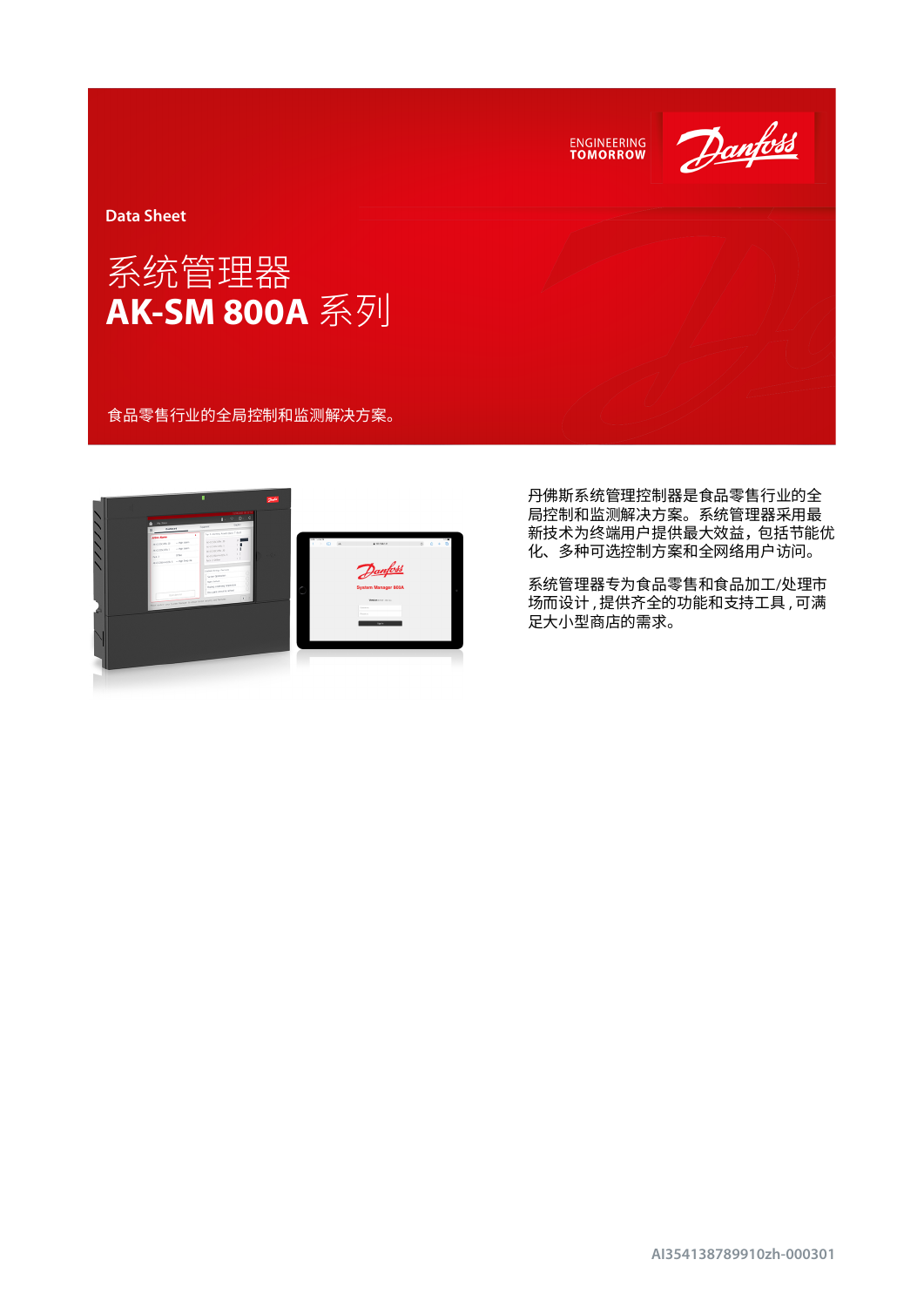Danfoss

# 特性

### **为食品零售业设计和打造**

• 内置 HVAC、照明和压缩机机组控制功能 , 系统设计非常灵活。

### **4 个版本**

- AK-SM 820A (小型商店)
- AK-SM 850A (制冷)
- AK-SM 880A(全商店功能)
- AK-SM 880A TP78 (改造)

### **连接**

- x3 USB 接线端口
- 内置实用程序的移动设备支持

### **多个现场总线接口**

• 专为食品零售商定制的现场总线(LON 、 Modbus 、以太网)

### **IT 安全最佳实践**

• 安全 Web 连接 (HTTPS)、安全电子邮件、加密数据和安全软件更新包

### **增强用户界面**

- 彩色触摸屏
- 基于 HTML5 的全新 Web 浏览器支持
- 与上文"连接"中所述内容一致
- 更新后的用户界面和快速链接菜单有助于在系统中更快地导航

### **安全 Wi-Fi 接入点**

• 通过内置的 Wi-Fi 接入点可从用户的设备直连 , 实现扩展连接。

### **处理能力更快**

• 采用 Linux 操作系统和新型处理器设备,系统反应非常灵敏。

### **扩展了数据收集**

• 扩展了日志收集 , 用于未来的可视化、导出或与云端同步。

### **完整的 Web 浏览器界面**

• 全部基于浏览器 (HTML5),可通过 StoreView Browser 5 在线访问。

### **云集成**

- 通过 Alsense 食品零售云平台和互联服务,提高运营效率。
- 为企业系统开放数据访问权限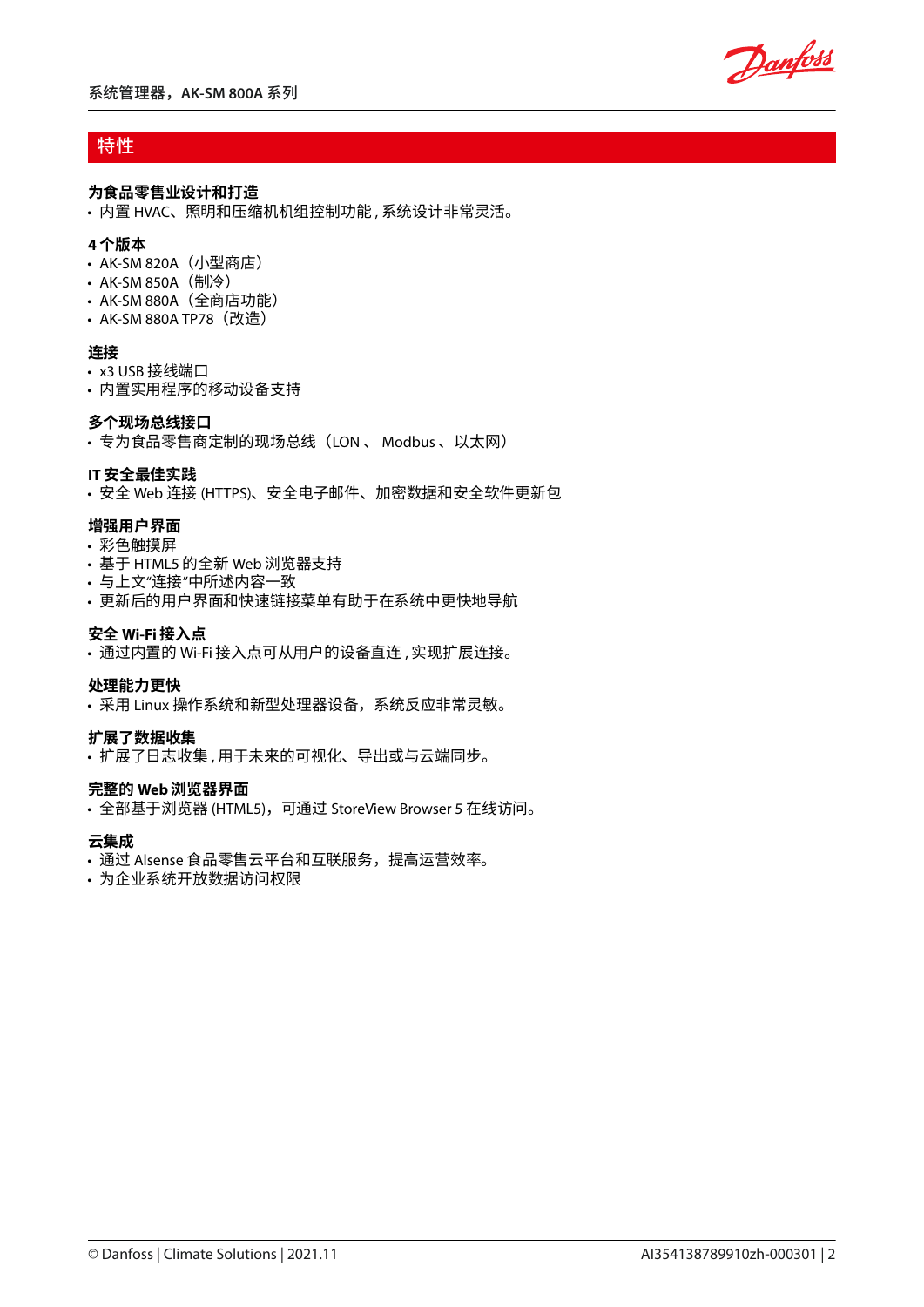Danfoss

# 产品规格

# **事实**

### **产品亮点**

- 支持新操作系统的所有新电子平台(基于 Linux)
- 实施了 IT 行业标准安全协议(HTTPS、SSL/TSL 1.2、WPA2 加密)
- 完整 HTML5 Web 浏览器,称为 StoreView Browser 5 (SvB5)
- 新实用程序 App(集成在 SvB5 中)
- 支持移动设备(仅限实用程序 App)
- 改装就绪 包括支持顺利升级路径的 EoL 和传统控制功能
- 扩展了历史日志容量
- 安全 Wi-Fi 接入点 用于站点连接,而不会中断 WAN 网络

### **设计特点**

- 增强了用户界面 全新但熟悉的触摸屏
- 支持闪存盘的附加 USB 接口。
- 内置 Wi-Fi 接入点

## **硬件功能特点**

- 四核处理器
- 现场总线支持 Lon RS485、Lon TP78、Modbus、SNMP
- 未来加入第 2 个以太网、第 2 个 Modbus、CANbus
- 接口(以太网、USB、Wi-Fi 接入点、报警继电器)

# **技术参数**

### **Table 1:** 技术参数

| AK-SM 800A 版本比较                                                                                     | <b>AK-SM 820A</b><br>小商店         | <b>AK-SM 850A</b><br>制冷          | <b>AK-SM 880A</b><br>已满          |
|-----------------------------------------------------------------------------------------------------|----------------------------------|----------------------------------|----------------------------------|
| 制冷控制                                                                                                |                                  |                                  |                                  |
| 所有 AK-SM 800A 型号均配有集中式 I/O 和机组/冷柜控制器选<br>件。<br><b>EKC</b><br>AK <sub>2</sub><br><b>SLV</b><br>FC102 | 最多支持 32 件通用设备                    | 最多支持 120 件通用设备                   | 最多支持 120 件通用设备                   |
| 照明控制                                                                                                |                                  |                                  |                                  |
| 所有 AK-SM 800A 型号均通过 I/O 模块内置照明控制。<br>区域数量各有不同。                                                      | 10                               | 30                               | 30                               |
| <b>HVAC:</b>                                                                                        |                                  |                                  |                                  |
| 只有 AK-SM 820A 和 AK-SM 880A 支持通过 I/O 内置 HVAC 控制                                                      | 10                               | 不适用                              | 45                               |
| 警报                                                                                                  |                                  |                                  |                                  |
| 容量                                                                                                  | 500                              | 500                              | 500                              |
| 杂项点 (通过IO模块)                                                                                        |                                  |                                  |                                  |
| 继电器(R)、传感器(S)、开/关(O/F)、变量(V)                                                                        | $R=20, S=20, O/$<br>$F=20, V=20$ | $R=70, S=80, O/$<br>$F=70, V=70$ | $R=70, S=80, O/$<br>$F=70, V=70$ |
| 主控制器                                                                                                |                                  |                                  |                                  |
| Po 优化、主计划时间表、 AKC ON 备注: 目前不支持自适应除<br>霜                                                             | 是                                | 是                                | 是                                |
| 逻辑计算                                                                                                |                                  |                                  |                                  |
| 布尔逻辑状态                                                                                              | 96                               | 96                               | 96                               |
| 历史                                                                                                  |                                  |                                  |                                  |
| AK-SM 800A 能够记录数据点,以便进行历史记录和查看。                                                                     | 共 3000个点                         | 共 3000个点                         | 共 3000个点                         |
| 泄漏探测器                                                                                               |                                  |                                  |                                  |
| 制冷剂气体探测器(通过 AKI/O 连接)                                                                               | 10                               | 50                               | 50                               |
| 能量计                                                                                                 |                                  |                                  |                                  |
| 脉冲输入 (通过 I/O 模块)、Carlo Garvazi、Wattnode、Wattnode<br>Plus MODBUS、Vis MODBUS                          | 32                               | 80                               | 80                               |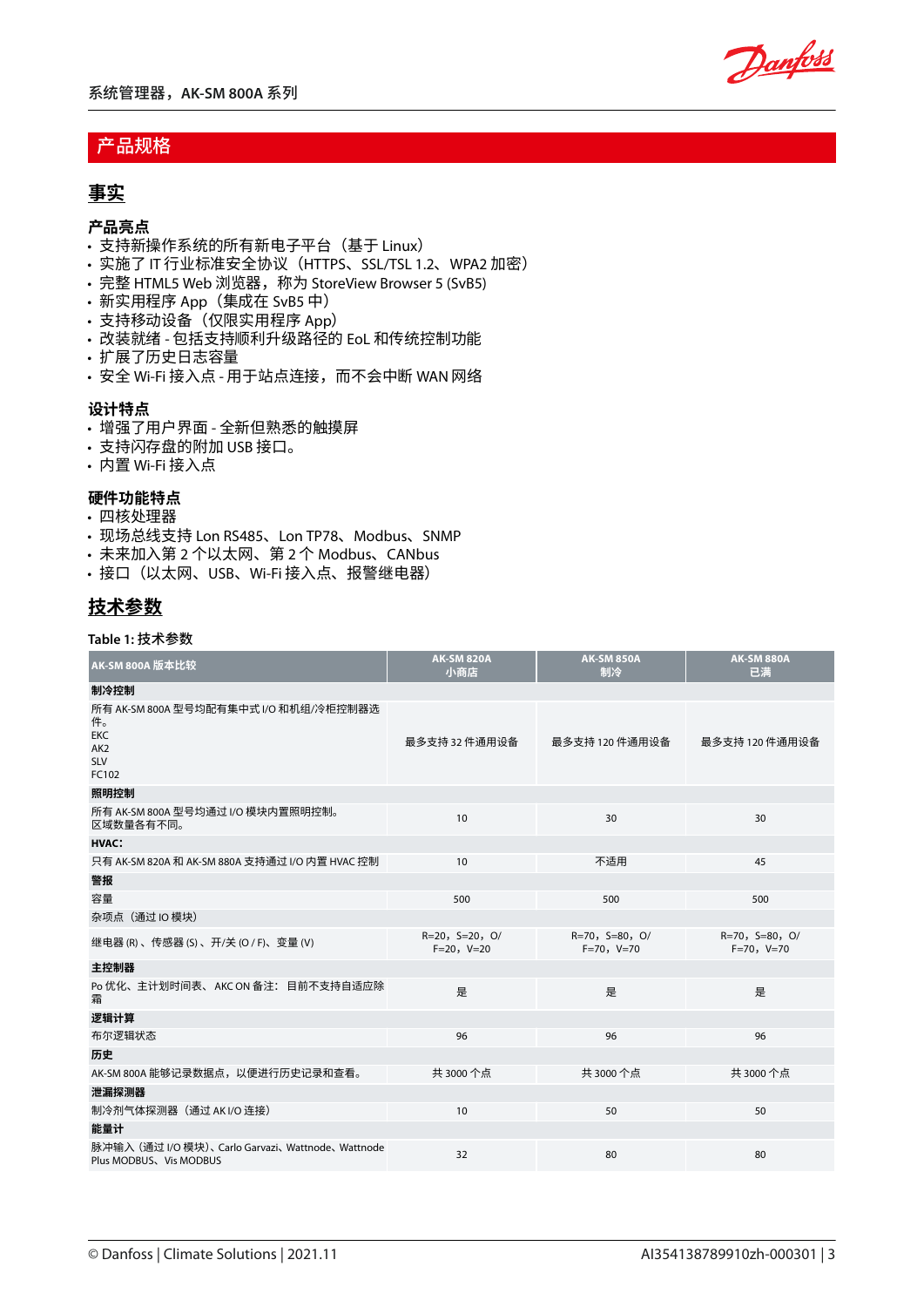

# **规格**

| Table 2: 规格     |                                                          |                                                        |      |  |  |
|-----------------|----------------------------------------------------------|--------------------------------------------------------|------|--|--|
| 数据通讯            |                                                          |                                                        |      |  |  |
| 以太网 (WAN/主机网络)  | $\mathbf{1}$                                             |                                                        |      |  |  |
| <b>USB</b>      | 2 (主机) +1 (800 mA)                                       |                                                        |      |  |  |
| Wi-Fi (点对点接入)   | $\mathbf{1}$                                             |                                                        |      |  |  |
| 报警继电器           |                                                          | 2触点电压:最高 240 V,额定电流: AC-1(电阻负载)最大 5A,AC-15(电感性负载)最大 3A |      |  |  |
| 现场总线支持          |                                                          |                                                        |      |  |  |
| RS485 Modbus    | 2 (未来有第2个 Modbus)                                        |                                                        |      |  |  |
| RS485 LON       | $\mathbf{1}$                                             |                                                        |      |  |  |
| <b>TP78</b>     | 4 (可选代码 #)                                               |                                                        |      |  |  |
| CANbus          | 1 (未来)                                                   |                                                        |      |  |  |
| 以太网             | 1 (未来)                                                   |                                                        |      |  |  |
| 硬件规格            |                                                          |                                                        |      |  |  |
| 防护等级            | <b>IP20</b>                                              |                                                        |      |  |  |
| 尺寸(宽x深x高)       | 295 mm (11.6") x 65 mm (2.5") x 235 mm (9.3")            |                                                        |      |  |  |
| 重量 (毛重)         | 2,408 kg                                                 |                                                        |      |  |  |
| WiFi 变送器        |                                                          |                                                        |      |  |  |
| WIFI 类型         | WiFi 接入点                                                 |                                                        |      |  |  |
| 变送器类型           | Wi-Fi 2.4 GHz / 5 GHz (IEEE 802.11a/b/g/n/ac)            |                                                        |      |  |  |
| 传输频率            | 2412 - 2472 MHz,4900 - 5925 MHz(频率受软件限制)                 |                                                        |      |  |  |
| 接收频率            | 2412 - 2472 MHz, 4900 - 5925 MHz                         |                                                        |      |  |  |
| 天线增益            | 2.4 GHz 增益: 1.8 dBi, 5 GHz 增益: 4.9 dBi                   |                                                        |      |  |  |
| 通信标准            | • Modbus<br>• Lonworks<br>• Danbus (通过 PI-200)<br>· SNMP |                                                        |      |  |  |
| 端口打开            | 用途                                                       | 端口号                                                    | 用户配置 |  |  |
| <b>HTTPS</b>    | Web 通信                                                   | 443                                                    | 是    |  |  |
| 服务工具 (AK-ST500) | 服务工具通信                                                   | 1041, 254                                              | 否    |  |  |
| <b>SNMP</b>     | SNMP 通信                                                  | 5136                                                   | 否    |  |  |
| PI200           | PI200 通信                                                 | 1041                                                   | 是    |  |  |
| 本地主机            | 本地过程监控                                                   | 2812                                                   | 否    |  |  |
| 主网络             | 主网络通信                                                    | 5003, 5004, 5005, 5006                                 | 否    |  |  |

# **安全性**

### **远程加密通信**

- HTTPS Web 浏览器支持 (Chrome / Safari / Edge (Chromium))
- HTTPS XML

## **通信端口**

- 443 HTTPS (用户可配置)
- WiFi 接入点

### **系统密码/用户访问**

- 所有密码均以加密格式存储
- 设备访问需要用户身份验证(无视图模式)
- 密码至少包含 8 个字符(1 个大写字母、1 个特殊字符、1 个数字)
- 用户帐户和密码不会存储在系统应用程序数据库中
- 通过经过验证的设备检查和发出临时代码,并用于重置密码
- 丹佛斯无法访问或查看密码

### **软件更新**

- 通过丹佛斯软件服务器存储和分发系统软件(应用程序/设备文件/OS)
- 软件有效负载具有数字签名,确保来源的真实性

### **电子邮件报警通知**

• SSL/TSL 1.2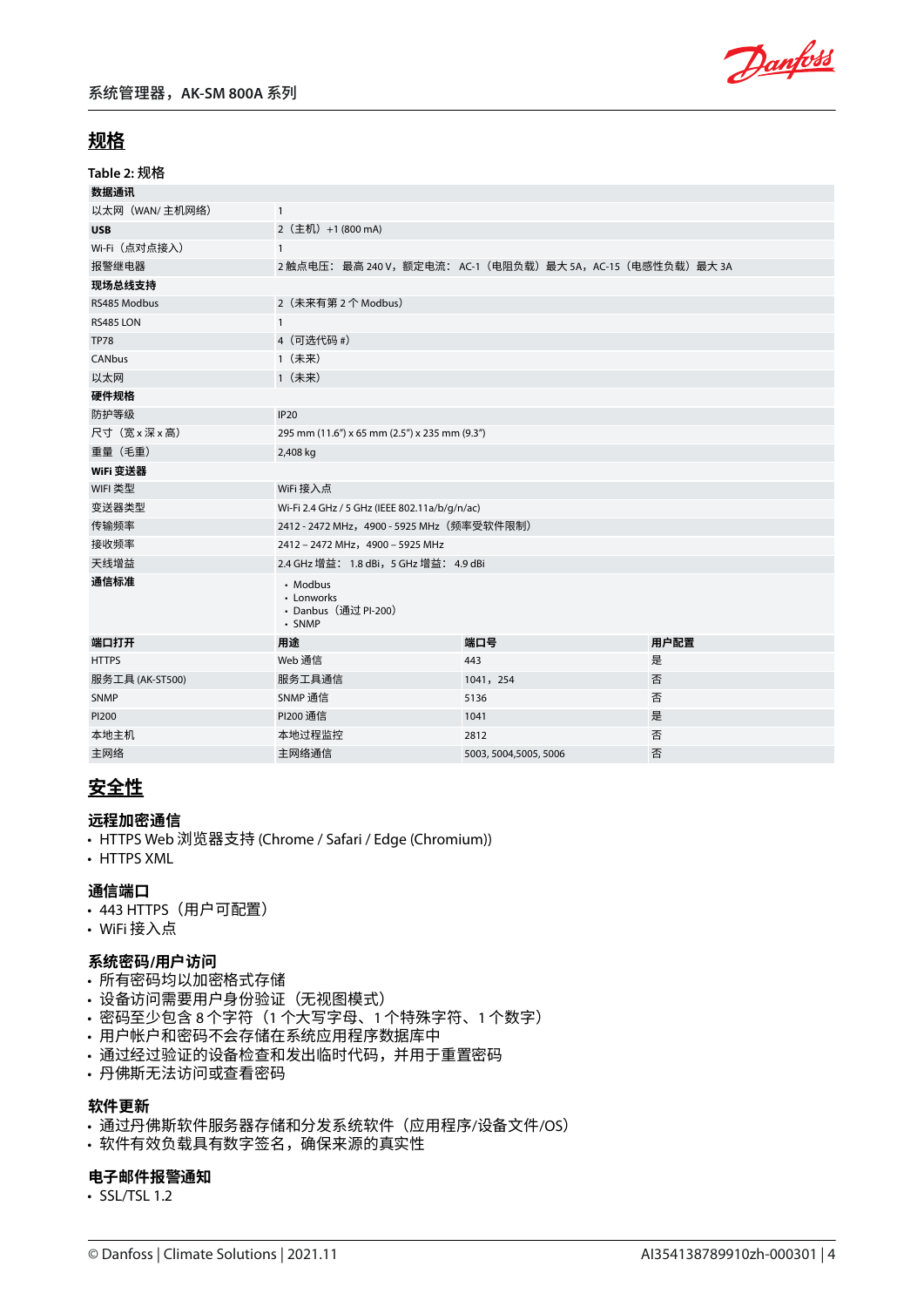

### **Wi-Fi 用户无线接入点(点对点连接设备)**

- WPA2 加密
- 默认状态为关,仅通过授权用户启用 120 分钟
- 与 WAN/主网络隔离
- 受密码保护的 SSID 与设备主机 #、密码关联

#### **概述**

- USB 应用功能(U 盘)访问权限,基于用户身份验证级别/权限
- 出厂设置 Linux OS 防火墙已启用 所有非必需端口已关闭
- 通过丹佛斯安全更新服务器提供 Linux OS 更新
- FTP 在系统中不可用或未使用
- 无线接入点和主机网络之间的 Linux 防火墙
- 以太网 0 和以太网 1 之间的 Linux 防火墙

## 订货

#### **Table 3:** 订货

| 型号         | 说明                  | 选件                    | 编号       |
|------------|---------------------|-----------------------|----------|
| AK-SM 820A | C-Store(制冷/HVAC/照明) | 便利店版本,可容纳 32 个设备      | 080Z4024 |
| AK-SM 850A | 制冷(包括照明)            | 制冷版本,可容纳 120 个设备      | 080Z4021 |
| AK-SM 880A | 全商店服务(制冷/HVAC/照明)   | 可容纳 120 个设备的智能商店控制器版本 | 080Z4028 |
| AK-SM 880A | TP78                | 可容纳 120 个设备的智能店铺版本    | 080Z4029 |

## 证书、声明和认证

证书、声明和认证的完整列表可在我们的产品商店中统一找到。单个采购代码可能具有部分或全部认证,有些 当地认证可能还未放出。

由于其中的某些文档可能会随时变更,用户随时可以通过 danfoss.com、产品商店或联系当地丹佛斯代表了解最 新情况。